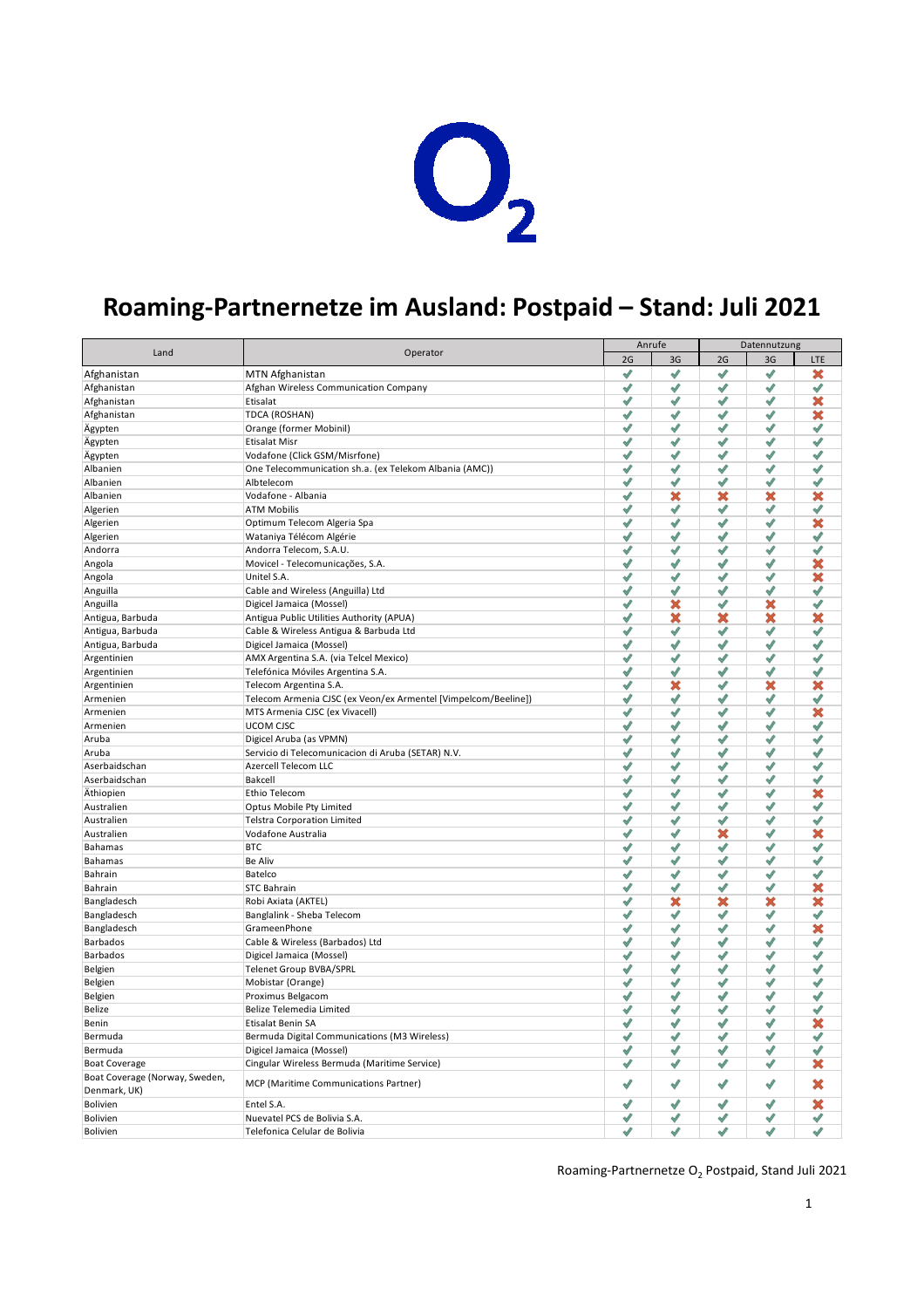| Land                                | Operator                                                                                    |        | Anrufe                       | Datennutzung                  |        |                              |  |
|-------------------------------------|---------------------------------------------------------------------------------------------|--------|------------------------------|-------------------------------|--------|------------------------------|--|
|                                     |                                                                                             | 2G     | 3G                           | 2G                            | 3G     | LTE                          |  |
| Bonaire                             | Digicel (Curacao Telecom)                                                                   | √      | √                            | ℐ                             | √      | √                            |  |
| Bonaire                             | Setel N.V. (UTS)                                                                            | √      | √                            | √                             | √      | √                            |  |
| Bosnien-Herzegowina                 | PE Croatian Telecom (HT Eronet)                                                             | ℐ<br>√ | √<br>√                       | √                             | ℐ      | ✔<br>√                       |  |
| Bosnien-Herzegowina<br>Botswana     | BH Telecom JSC Sarajevo<br>BTC Mobile - Botswana                                            | √      | √                            | √<br>√                        | √<br>√ | ×                            |  |
| Botswana                            | MASCOM-Botswana                                                                             | √      | √                            | ✔                             | ✔      | ×                            |  |
| Botswana                            | Orange Botswana (Pty) Ltd                                                                   | ℐ      | √                            | ℐ                             | ✔      | ×                            |  |
| <b>Brasilien</b>                    | Claro                                                                                       | ℐ      | √                            | ✔                             | ✔      | ✔                            |  |
| <b>Brasilien</b>                    | TIM (Centro Sul)                                                                            | ℐ      | √                            | ℐ                             | √      | $\mathscr N$                 |  |
| <b>Brasilien</b>                    | TIM (Rio Norte)                                                                             | √      | $\mathscr{I}$                | √                             | √      | √                            |  |
| <b>Brasilien</b>                    | TIM (Sao Paulo)                                                                             | ℐ      | √                            | ℐ                             | √      | √                            |  |
| <b>Brasilien</b>                    | VIVO (Telemig)                                                                              | √      | $\checkmark$                 | √                             | √      | √                            |  |
| <b>Brasilien</b>                    | <b>VIVO</b>                                                                                 | √      | $\overline{\mathscr{A}}$     | ℐ                             | √      | √                            |  |
| <b>Brasilien</b>                    | <b>VIVO</b>                                                                                 | √      | ✔                            | $\mathcal{P}$                 | ✔      | ℐ                            |  |
| <b>Brasilien</b>                    | <b>VIVO</b>                                                                                 | √      | ✔                            | √                             | √      | ✔                            |  |
| British Virgin Islands              | Caribbean Cellular Telephone                                                                | √      | $\checkmark$                 | $\checkmark$                  | √      | ×                            |  |
| British Virgin Islands              | Cable and Wireless West Indies                                                              | √      | $\mathscr{S}$                | ℐ                             | √      | √                            |  |
| <b>Brunei</b>                       | UNN (ex DST Comm. via Comfone GCS Platform)                                                 | √      | $\checkmark$                 | $\mathscr{S}$                 | √      | √                            |  |
| Bulgarien                           | MobilTel EAD (M-Tel GSM)                                                                    | √      | $\checkmark$                 | √                             | √      | $\checkmark$                 |  |
| Bulgarien                           | Telenor (TMO Globul)<br>BTC "Vivacom"                                                       | √<br>√ | $\checkmark$<br>$\checkmark$ | √<br>$\overline{\mathscr{A}}$ | √<br>√ | $\checkmark$<br>$\checkmark$ |  |
| Bulgarien<br>Burkina Faso           | Airtel Burkina Faso S.A                                                                     | √      | ✔                            | √                             | √      | ×                            |  |
| Chile                               | Entel PCS Telecomunicaciones S.A.                                                           | √      | √                            | √                             | √      | ℐ                            |  |
| Chile                               | Telefonica Moviles / MOVISTAR                                                               | √      | $\mathscr{I}$                | √                             | √      | ℐ                            |  |
| China                               | China Mobile                                                                                | √      | $\mathscr{I}$                | √                             | √      | ℐ                            |  |
| China                               | China Unicom                                                                                | √      | $\mathscr{I}$                | ℐ                             | √      | √                            |  |
| Costa Rica                          | Claro Costa Rica S.A.                                                                       | √      | $\mathscr{I}$                | √                             | √      | ℐ                            |  |
| Costa Rica                          | ICE                                                                                         | √      | $\mathscr{I}$                | √                             | √      | ℐ                            |  |
| Costa Rica                          | Telefonica                                                                                  | √      | ℐ                            | $\checkmark$                  | √      | ℐ                            |  |
| Curacao                             | Digicel (Curacao Telecom)                                                                   | √      | $\mathscr{I}$                | ℐ                             | √      | ℐ                            |  |
| Curacao                             | Setel N.V. (UTS)                                                                            | √      | ℐ                            | √                             | √      | ℐ                            |  |
| Dänemark                            | Telenor (Sonofon)                                                                           | √      | ✔                            | ✔                             | ✔      | ✔                            |  |
| Dänemark                            | H3G                                                                                         | √      | ✔                            | ℐ                             | ✔      | ✔                            |  |
| Dänemark                            | PrimeTel                                                                                    | √      | √                            | ✔                             | ✔      | ✔                            |  |
| Dänemark                            | Nuuday (TDC Mobil)                                                                          | √      | √                            | ℐ                             | √      | √                            |  |
| Dominica                            | Cable and Wireless-Dominica                                                                 | √      | √                            | √                             | √      | √                            |  |
| Dominica                            | Digicel Jamaica (Mossel)                                                                    | √      | √                            | ℐ                             | √      | ℐ                            |  |
| Dominikanische Republik             | Orange (FTD)                                                                                | √      | √                            | √                             | √      | √                            |  |
| Dominikanische Republik             | <b>Trilogy VIVA</b>                                                                         | √      | ℐ                            | ℐ                             | √      | ℐ                            |  |
| Dominikanische Republik             | Claro                                                                                       | √      | ✔<br>$\mathscr{S}$           | ✔                             | ✔      | ✔                            |  |
| Dschibuti                           | Djibouti Telecom                                                                            | √<br>ℐ | ✔                            | $\overline{\mathscr{S}}$<br>✔ | ✔<br>✔ | ×<br>✔                       |  |
| Ecuador<br>Ecuador                  | Telefonica Moviles / Otecel<br>Conecel (via Telcel Mexico)                                  | ✔      | ×                            | √                             | ×      | ×                            |  |
| El Salvador                         | DIGICEL S.A. de C.V.                                                                        | √      | ×                            | ×                             | ×      | ×                            |  |
| El Salvador                         | Telemovil "Tigo"                                                                            | √      | ×                            | ×                             | ×      | ×                            |  |
| El Salvador                         | CTE Telecom Personal "Claro"                                                                | √      | $\mathscr{S}$                | √                             | ℐ      | ×                            |  |
| El Salvador                         | Telefonica Moviles / MOVISTAR                                                               | √      | √                            | $\mathscr{A}$                 | ℐ      | ℐ                            |  |
| Elfenbeinküste                      | Atlantique Telecom Ivory Coast                                                              | ℐ      | ℐ                            | $\hat{\mathcal{A}}$           | ℐ      | ×                            |  |
| Elfenbeinküste                      | Orange [Societe Ivorienne de Mobiles (SIM)]                                                 | ✔      | ×                            | ×                             | ×      | ×                            |  |
| Elfenbeinküste                      | MTN (Loteny Telecom)                                                                        | √      | $\mathscr N$                 | √                             | ✔      | ℐ                            |  |
| <b>Equatorial Guinea</b>            | Orange (GETESA)                                                                             | √      | ×                            | ×                             | ×      | ×                            |  |
| <b>Equatorial Guinea</b>            | Muni (Hits) GE SA                                                                           | ✔      | $\checkmark$                 | √                             | √      | ×                            |  |
| Estland                             | EMT                                                                                         | √      | $\sqrt{2}$                   | √                             | √      | √                            |  |
| Estland                             | Tele2 Estonia                                                                               | √      | $\checkmark$                 | √                             | √      | √                            |  |
| Estland                             | Elisa (Radiolinja Eesti AS) Estonia                                                         | √      | $\checkmark$                 | √                             | √      | √                            |  |
| Färöer Inseln                       | Faroese Telecom                                                                             | √      | $\checkmark$                 | √                             | √      | √                            |  |
| Färöer Inseln                       | Vodafone (Kall Telekom)                                                                     | √      | ×                            | ×                             | ×      | ×                            |  |
| Fidschi                             | Digicel                                                                                     | √      | $\checkmark$                 | √                             | √      | √                            |  |
| Fidschi                             | Vodafone Fiji Ltd (via Comfone GCS Platform)                                                | √      | ×                            | ×                             | ×      | ×                            |  |
| Finnland<br>Finnland                | DNA (Finnet Networks Ltd)<br><b>AMT Alands</b>                                              | ✔<br>√ | √<br>√                       | ✔<br>√                        | ✔<br>√ | ✔<br>ℐ                       |  |
| Finnland                            | Elisa (OY Radiolinja)                                                                       | √      | √                            | √                             | √      | √                            |  |
| Finnland                            | TeliaSonera                                                                                 | √      | √                            | √                             | √      | ℐ                            |  |
| Frankreich                          | Orange France (former Itineris)                                                             | √      | $\checkmark$                 | √                             | √      | √                            |  |
| Frankreich                          | SFR (Cegetel)                                                                               | √      | $\mathscr N$                 | √                             | √      | ℐ                            |  |
| Frankreich                          | <b>Bouygues Telecom</b>                                                                     | √      | √                            | ✔                             | ✔      | ℐ                            |  |
| Frankreich                          | Free Mobile                                                                                 | ✔      | √                            | ✔                             | ✔      | √                            |  |
| Französisch Polynesien              | Tikiphone (Vini) French Polyne                                                              | √      | ×                            | ×                             | ×      | ×                            |  |
|                                     |                                                                                             |        |                              |                               |        |                              |  |
| Französisch-Westindien (Martinique, |                                                                                             |        |                              |                               |        |                              |  |
|                                     | Saint Martin (FRA), Saint Barthelemy, Digicel French West Indies (Bouygues Telecom Caraibe) | √      | ℐ                            | √                             | √      |                              |  |
| French Guyana, Guadeloupe, Marie    |                                                                                             |        |                              |                               |        |                              |  |
| Galante, La Désirade, Les Saintes)  |                                                                                             |        |                              |                               |        |                              |  |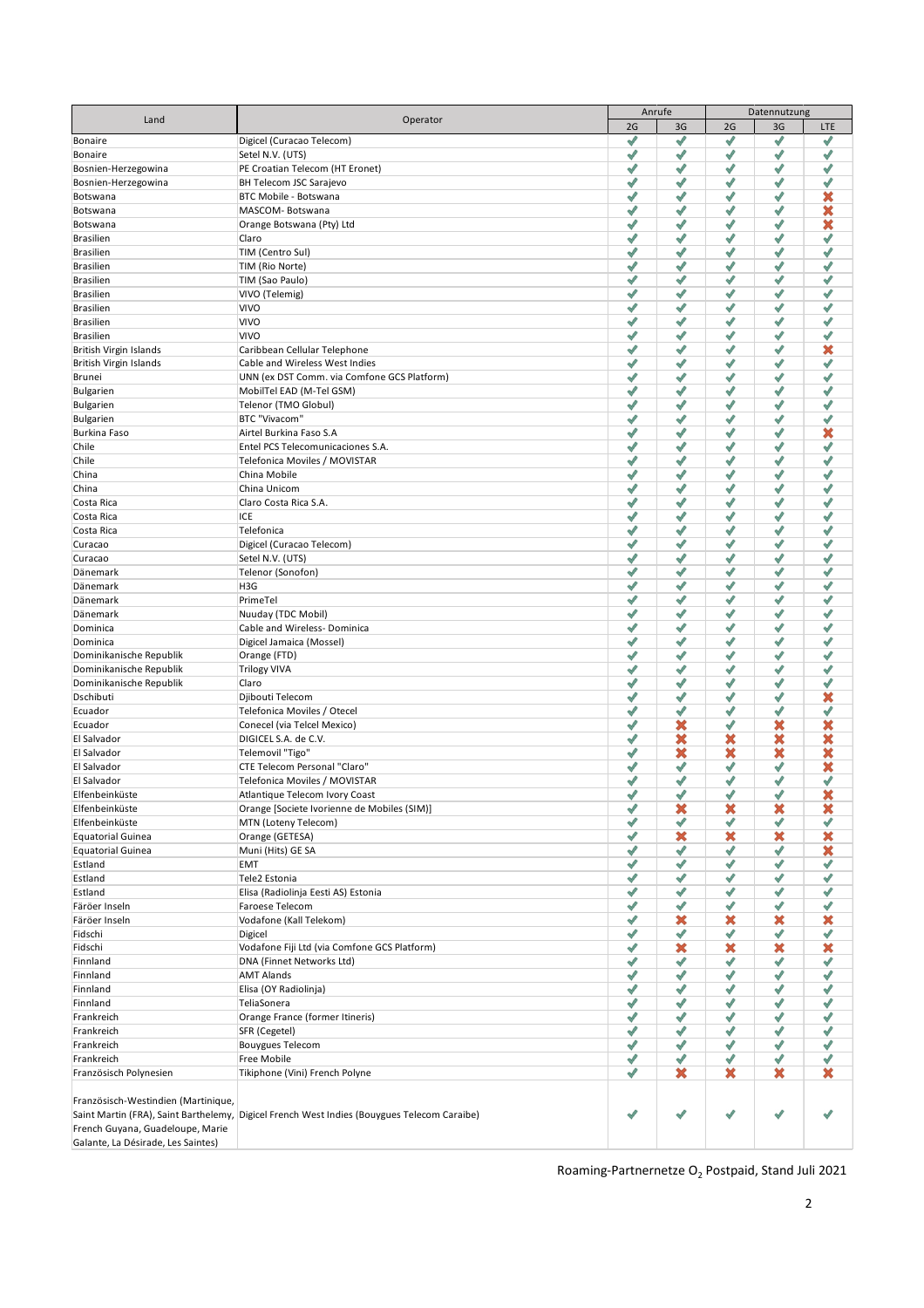|                                     |                                                                                  | Anrufe               |              | Datennutzung         |                          |            |
|-------------------------------------|----------------------------------------------------------------------------------|----------------------|--------------|----------------------|--------------------------|------------|
| Land                                | Operator                                                                         | 2G                   | 3G           | 2G                   | 3G                       | <b>LTE</b> |
|                                     |                                                                                  |                      |              |                      |                          |            |
|                                     |                                                                                  |                      |              |                      |                          |            |
| Französisch-Westindien (Martinique, |                                                                                  |                      |              |                      |                          |            |
|                                     | Saint Martin (FRA), Saint Barthelemy, Orange Caraibe (FCM France Caraibe Mobile) | $\mathscr{I}$        | ℐ            | ℐ                    | ✔                        | ×          |
| French Guyana, Guadeloupe, Marie    |                                                                                  |                      |              |                      |                          |            |
| Galante, La Désirade, Les Saintes)  |                                                                                  |                      |              |                      |                          |            |
| Gabun                               | Libertis                                                                         | √                    | ×            | ✔                    | ×                        | ×          |
| Gabun                               | Airtel (former Zain)                                                             | ℐ                    | ×            | ℐ                    | ×                        | √          |
|                                     |                                                                                  |                      |              |                      |                          |            |
| Gambia                              | Gamcel                                                                           | $\mathscr{I}$        | ×            | ×                    | ×                        | ×          |
| Gambia                              | Africell                                                                         | √                    | √            | √                    | ✔                        | ✔          |
| Gambia                              | Comium Gambia Ltd.                                                               | ℐ                    | ×            | ×                    | ×                        | ×          |
| Gambia                              | <b>Qcell Limited</b>                                                             | √                    | √            | √                    | ℐ                        | ×          |
| Georgien                            | JSC Silknet (ex Geocell)                                                         | ℐ                    | $\checkmark$ | ℐ                    | ℐ                        | ℐ          |
|                                     |                                                                                  | √                    |              | ℐ                    | ℐ                        | ℐ          |
| Georgien                            | Magticom                                                                         |                      | √            |                      |                          |            |
| Georgien                            | VEON LLC (former "Mobitel LLC")                                                  | ✔                    | ✔            | ✔                    | √                        | √          |
| Ghana                               | Millicom "Tigo"                                                                  | √                    | ✔            | ✔                    | ℐ                        | ×          |
| Ghana                               | MTN (Scancom)                                                                    | √                    | ✔            | ✔                    | ✔                        | ×          |
| Ghana                               | Airtel Ghana                                                                     | √                    | √            | √                    | √                        | ×          |
| Gibraltar                           | Gibtelecom                                                                       | ℐ                    | √            | ℐ                    | √                        | ✔          |
|                                     |                                                                                  |                      |              |                      |                          |            |
| Grenada                             | Cable and Wireless                                                               | ℐ                    | √            | ℐ                    | √                        | √          |
| Grenada                             | Digicel Jamaica (Mossel)                                                         | ℐ                    | √            | ℐ                    | √                        | √          |
| Griechenland                        | Cosmote                                                                          | ℐ                    | √            | ℐ                    | $\overline{\mathscr{S}}$ | √          |
| Griechenland                        | Vodafone (Panafon)                                                               | $\blacktriangledown$ | ✔            | ✔                    | √                        | ×          |
| Griechenland                        | Wind Hellas (TIM Stet Hellas)                                                    | $\mathscr{S}$        | ✔            | $\mathscr{S}$        | $\mathscr{S}$            | ✔          |
|                                     |                                                                                  | $\sqrt{2}$           | √            | ℐ                    | √                        | √          |
| Grönland                            | <b>TELE Greenland</b>                                                            |                      |              |                      |                          |            |
| Großbritannien                      | Telefonica "O2" UK                                                               | $\mathscr{S}$        | √            | $\mathscr{S}$        | $\mathscr{S}$            | √          |
| Großbritannien                      | Hutchison 3G                                                                     | $\mathscr{S}$        | √            | ℐ                    | √                        | ✔          |
| Großbritannien                      | Everything Everywhere (T-Mobile)                                                 | $\mathscr{S}$        | √            | $\sqrt{2}$           | $\overline{\mathscr{S}}$ | ℐ          |
| Großbritannien                      | Everything Everywhere (Orange)                                                   | $\mathscr{S}$        | √            | √                    | $\checkmark$             | ×          |
| Guatemala                           | Comcel "Tigo" (via Telcel mexico)                                                | $\mathscr I$         | ×            | ×                    | ×                        | ×          |
|                                     |                                                                                  |                      |              |                      |                          |            |
| Guatemala                           | Telecomunicacion de Guatemala                                                    | ℐ                    | √            | √                    | $\hat{\mathcal{A}}$      | √          |
| Guatemala                           | Telefonica Moviles / MOVISTAR                                                    | $\mathscr{A}$        | ℐ            | √                    | √                        | √          |
| Guernsey (Kanalinseln)              | Sure Guernsey (Cable & Wireless /Guernsey Telecom)                               | √                    | ✔            | ℐ                    | $\hat{\mathcal{A}}$      | √          |
| Guinea                              | Cellcom Guinea S.A.                                                              | $\mathscr{P}$        | ℐ            | ℐ                    | $\mathscr{S}$            | ×          |
| Guinea                              | Areeba Guinea                                                                    | ✔                    | ✔            | ℐ                    | $\mathscr{A}$            | ×          |
|                                     |                                                                                  |                      | ℐ            |                      | √                        | ℐ          |
| Haiti                               | Digicel Carribbean (Mossel)                                                      | $\mathscr{I}$        |              | √                    |                          |            |
| Honduras                            | Celtel "Tigo"                                                                    | ℐ                    | √            | $\checkmark$         | √                        | ✔          |
| Honduras                            | Sercom Honduras S.A. De C.V.                                                     | √                    | ℐ            | $\checkmark$         | √                        | ℐ          |
| Hongkong                            | Hutchison 3G HK Ltd                                                              | $\mathscr N$         | $\checkmark$ | $\checkmark$         | √                        | ✔          |
| Hongkong                            | China Mobile (Peoples Phone)                                                     | √                    | ℐ            | √                    | √                        | ℐ          |
| Hongkong                            | SmarTone Vodafone                                                                | √                    | ✔            | ℐ                    | √                        | √          |
|                                     |                                                                                  |                      |              |                      |                          | ℐ          |
| Hongkong                            | HKT (former CSL)                                                                 | √                    | ℐ            | ℐ                    | √                        |            |
| Indien                              | Bharti Airtel Ltd.                                                               | ✔                    | ✔            | ℐ                    | √                        | √          |
| Indien                              | Bharti Airtel Ltd.                                                               | ℐ                    | ℐ            | √                    | $\mathscr{I}$            | √          |
| Indien                              | Bharti Airtel Ltd.                                                               | ℐ                    | √            | ℐ                    | ℐ                        | √          |
| Indien                              | Bharti Airtel Ltd.                                                               | ℐ                    | ℐ            | √                    | $\mathscr{I}$            | √          |
| Indien                              | Bharti Airtel Ltd.                                                               | ℐ                    | √            | ℐ                    | √                        | √          |
|                                     |                                                                                  |                      |              |                      |                          |            |
| Indien                              | Bharti Airtel Ltd.                                                               | ℐ                    | ℐ            | ℐ                    | ℐ                        | √          |
| Indien                              | Vodafone IDEA Cellular Ltd. Gujarat                                              | ℐ                    | ✔            | ℐ                    | √                        | √          |
| Indien                              | Vodafone IDEA Cellular Ltd. Maharashtra                                          | ✔                    | √            | √                    | √                        | √          |
| Indien                              | MTNL Dolphin Delhi                                                               | $\mathscr N$         | √            | √                    | $\mathscr{A}$            | ×          |
| Indien                              | Vodafone IDEA (Aditya Birla Tel. Ltd. Bihar)                                     | $\checkmark$         | √            | √                    | √                        | √          |
|                                     | Vodafone IDEA Cellular Ltd. Delhi                                                | $\mathscr N$         | √            | √                    | √                        | ×          |
| Indien                              |                                                                                  |                      |              |                      |                          |            |
| Indien                              | Vodafone IDEA Cellular Ltd. Himachal P.                                          | $\checkmark$         | √            | $\blacktriangledown$ | √                        | √          |
| Indien                              | Vodafone IDEA Cellular Ltd. Kolkata                                              | $\checkmark$         | √            | √                    | √                        | ×          |
| Indien                              | Vodafone IDEA Cellular Ltd. Mumbai                                               | $\checkmark$         | √            | √                    | √                        | √          |
| Indien                              | Vodafone IDEA Cellular Ltd. Orissa                                               | $\checkmark$         | √            | √                    | √                        | √          |
| Indien                              | Vodafone IDEA Cellular Ltd. Rajasthan                                            | $\checkmark$         | √            | √                    | √                        | √          |
|                                     | Vodafone IDEA Cellular Ltd. Tamilnadu                                            | $\checkmark$         | √            | √                    | √                        | √          |
| Indien                              |                                                                                  |                      |              |                      |                          |            |
| Indien                              | Vodafone IDEA Cellular Ltd. UP East                                              | √                    | ✔            | ✔                    | ✔                        | ✔          |
| Indien                              | Vodafone IDEA Cellular Ltd. West Bengal                                          | √                    | ✔            | ✔                    | ✔                        | ✔          |
| Indien                              | MTNL Dolphin Mumbai                                                              | $\checkmark$         | √            | √                    | √                        | ×          |
| Indien                              | Vodafone IDEA Cellular Ltd. Madhya P.                                            | $\checkmark$         | √            | √                    | √                        | √          |
| Indien                              | <b>BSNL</b>                                                                      | $\checkmark$         | √            | √                    | √                        | ×          |
|                                     |                                                                                  |                      |              |                      |                          |            |
| Indien                              | Bharti Airtel Ltd.                                                               | $\mathscr N$         | √            | √                    | √                        | √          |
| Indien                              | Vodafone IDEA Cellular Limited (Birla Tata)                                      | $\checkmark$         | √            | √                    | √                        | √          |
| Indien                              | Vodafone East Limited (Hutchison Telecom East)                                   | √                    | ✔            | ✔                    | ✔                        | ×          |
| Indien                              | Bharti Airtel Ltd.                                                               | √                    | ✔            | ✔                    | ✔                        | ✔          |
| Indien                              | Bharti Airtel Ltd.                                                               | √                    | ✔            | ✔                    | ✔                        | ✔          |
|                                     |                                                                                  |                      |              |                      |                          |            |
| Indien                              | Bharti Airtel Ltd.                                                               | $\checkmark$         | ×            | √                    | ×                        | √          |
| Indien                              | Vodafone West Ltd. (Essar Gujarat)                                               | $\mathscr N$         | √            | √                    | $\mathscr{I}$            | ×          |
| Indien                              | Bharti Airtel Ltd.                                                               | $\mathscr N$         | √            | √                    | √                        | √          |
| Indien                              | Vodafone IDEA Mobile Communications Ltd. (Escotel)                               | $\blacktriangledown$ | √            | √                    | √                        | √          |
| Indien                              | Bharti Airtel Ltd.                                                               | $\mathscr N$         | ✔            | ✔                    | √                        | √          |
|                                     |                                                                                  |                      |              |                      |                          |            |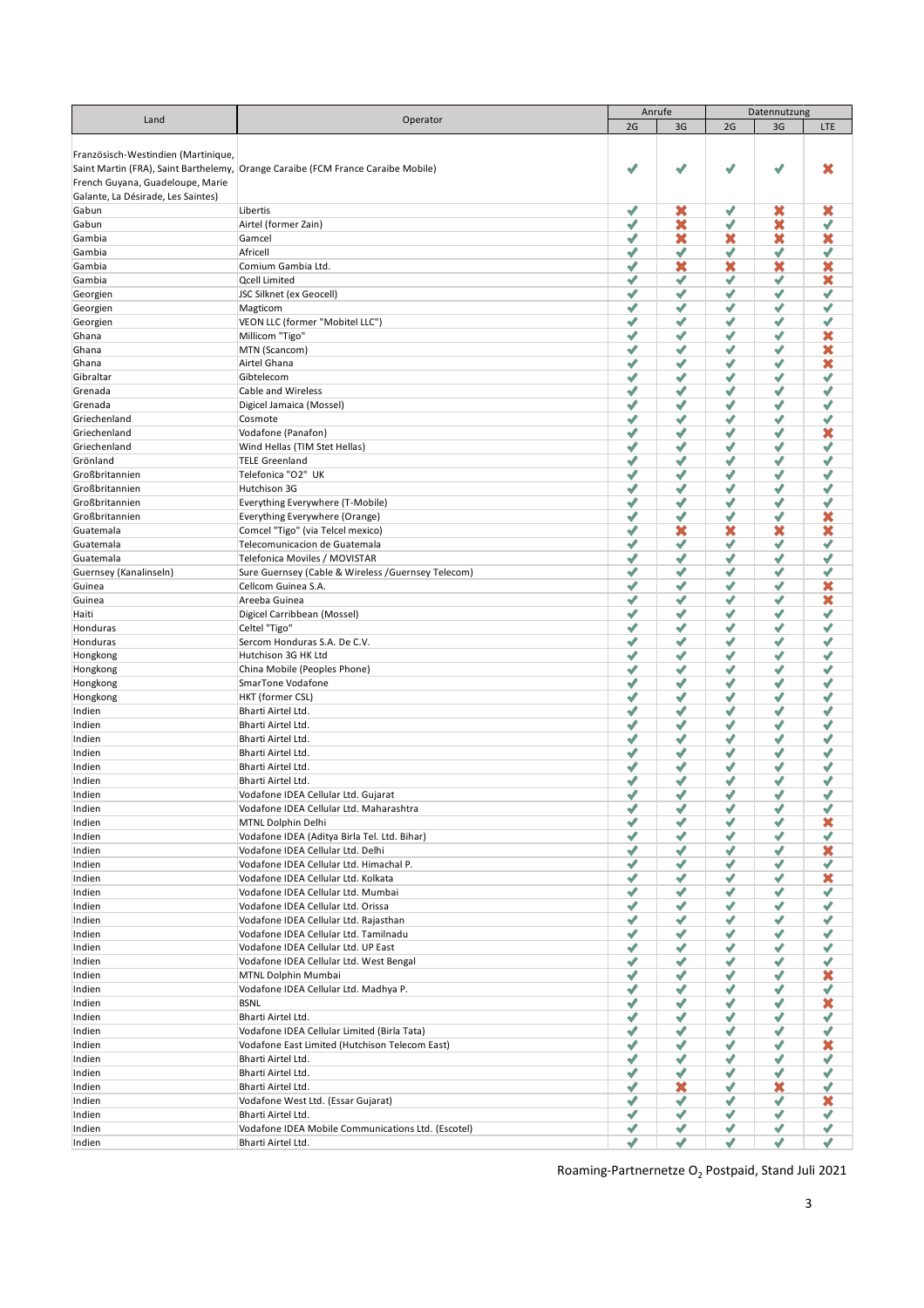|                     |                                                    | Anrufe        |                          |                          | Datennutzung |              |
|---------------------|----------------------------------------------------|---------------|--------------------------|--------------------------|--------------|--------------|
| Land                | Operator                                           | 2G            | 3G                       | 2G                       | 3G           | LTE          |
|                     |                                                    | √             | $\overline{\mathscr{S}}$ | $\overline{\mathscr{A}}$ | √            | √            |
| Indien              | Bharti Airtel Ltd.                                 |               |                          |                          |              |              |
| Indien              | Vodafone IDEA (Spice)                              | ℐ             | ×                        | √                        | ×            | √            |
| Indien              | Bharti Airtel Ltd.                                 | $\checkmark$  | $\mathscr{I}$            | ℐ                        | ✔            | √            |
| Indien              | Vodafone Cellular (Hutchison Essar)                | ℐ             | √                        | ✔                        | √            | ×            |
| Indien              | Vodafone IDEA Mobile Communications Ltd. (Escotel) | √             | √                        | √                        | √            | √            |
| Indien              | Bharti Airtel Ltd.                                 | ℐ             | √                        | ✔                        | √            | √            |
|                     |                                                    |               |                          |                          |              |              |
| Indien              | Bharti Airtel Ltd.                                 | √             | √                        | $\overline{\mathscr{A}}$ | √            | √            |
| Indien              | Vodafone Cellular (Hutchison Essar)                | √             | $\mathscr{S}$            | ✔                        | ✔            | ×            |
| Indien              | Bharti Airtel Ltd.                                 | √             | √                        | ✔                        | √            | √            |
| Indien              | Vodafone India Limited (Hutchison Essar)           | √             | √                        | ✔                        | ✔            | ×            |
|                     | Bharti Airtel Ltd.                                 | ℐ             | √                        | $\checkmark$             | √            | ✔            |
| Indien              |                                                    |               |                          |                          |              |              |
| Indien              | Vodafone Mobile Services Limited (Hutch Essar)     | ℐ             | √                        | √                        | ✔            | ×            |
| Indien              | Bharti Airtel Ltd.                                 | ℐ             | $\mathscr I$             | ℐ                        | ℐ            | √            |
| Indien              | Vodafone IDEA (Spice)                              | ℐ             | √                        | ✔                        | ✔            | √            |
| Indien              | Bharti Airtel Ltd.                                 | ℐ             | √                        | ✔                        | ✔            | √            |
| Indien              | Bharti Airtel Ltd.                                 | ℐ             | √                        | ✔                        | ✔            | √            |
|                     |                                                    | ℐ             | √                        | ✔                        | ℐ            | ×            |
| Indien              | Vodafone Cellular (Hutchison Essar)                |               |                          |                          |              |              |
| Indien              | Vodafone IDEA Mobile Communications Ltd. (Escotel) | ℐ             | √                        | √                        | ✔            | √            |
| Indien              | Bharti Airtel Ltd.                                 | √             | √                        | ✔                        | √            | √            |
| Indonesien          | Hutchison CP Telecom Indonesia                     | √             | √                        | ✔                        | ✔            | √            |
| Indonesien          | XL Axiata (Excelcom)                               | ℐ             | ✔                        | √                        | ✔            | √            |
| Indonesien          | Indosat                                            | √             | √                        | ✔                        | ✔            | √            |
|                     |                                                    |               |                          |                          |              |              |
| Indonesien          | Telkomsel                                          | √             | √                        | √                        | ℐ            | √            |
| Inflight Coverage   | OnAir                                              | $\mathscr{I}$ | ×                        | ×                        | ×            | ×            |
| Inflight Coverage   | Aeromobile (Telenor Norway)                        | ✔             | √                        | √                        | ℐ            | ×            |
| Irak                | Asia Cell Telecomminications Company Ltd.          | √             | √                        | ✔                        | √            | √            |
| Irak                | Zain                                               | ✔             | √                        | ✔                        | ✔            | ×            |
|                     |                                                    |               |                          |                          |              |              |
| Irak                | Korek Telecom                                      | ℐ             | √                        | √                        | $\checkmark$ | √            |
| Iran                | MCI - Iran Telecom                                 | ℐ             | √                        | $\checkmark$             | ℐ            | √            |
| Iran                | <b>MTN Irancell</b>                                | ℐ             | √                        | √                        | $\checkmark$ | √            |
| Irland              | Hutchison 3G (former Telefonica o2 Ireland)        | √             | √                        | $\sqrt{2}$               | ✔            | ×            |
| Irland              | Vodafone Ireland Plc (Eircell)                     | √             | √                        | √                        | ℐ            | √            |
|                     |                                                    | √             |                          | $\mathcal{P}$            |              |              |
| Irland              | Hutchison 3G                                       |               | √                        |                          | ✔            | √            |
| Irland              | eir (previously "Meteor Ireland")                  | ℐ             | √                        | ✔                        | √            | √            |
| Island              | Nova Iceland                                       | ✔             | ×                        | ×                        | ×            | ×            |
| Island              | Siminn (Landssiminn Islands hf)                    | √             | √                        | √                        | ✔            | √            |
| Island              | Vodafone (TAL hf)                                  | ✔             | √                        | $\overline{\mathscr{S}}$ | ✔            | ×            |
| Island              | IMC Island ehf.                                    | √             | √                        | ✔                        | √            | ×            |
|                     |                                                    |               |                          |                          |              |              |
| Isle of Man         | Manx Telecom - Isle of Man                         | ℐ             | √                        | $\mathscr V$             | √            | √            |
| Israel              | Orange / Partner Communications                    | ℐ             | √                        | ✔                        | √            | √            |
| Israel              | Fastlink "zain"                                    | ✔             | √                        | ✔                        | ✔            | ✔            |
| Israel              | HOT mobile Ltd. II                                 | √             | √                        | √                        | √            | ✔            |
| Israel              | Pelephone                                          | √             | √                        | ✔                        | ✔            | ×            |
| Italien             | ILIAD Italia S.p.A.                                | ℐ             | √                        | √                        | ℐ            | √            |
|                     |                                                    |               |                          |                          |              |              |
| Italien             | H3G                                                | ℐ             | √                        | ✔                        | ℐ            | ×            |
| Italien             | Vodafone Omnitel                                   | ℐ             | √                        | √                        | √            | ×            |
| Italien             | Telecom Italia (TIM)                               | √             | √                        | ℐ                        | ✔            | √            |
| Italien             | WindTre Italy                                      | $\mathcal{P}$ | $\sqrt{2}$               | $\sqrt{2}$               | $\sqrt{2}$   | ✔            |
| Jamaika             | Cable & Wireless West Indies                       | ✔             | ✔                        | ✔                        | ✔            | ✔            |
| Jamaika             | Digicel Jamaica (Mossel)                           | ✔             | $\mathscr I$             | ✔                        | √            | √            |
|                     |                                                    |               |                          |                          |              |              |
| Japan               | NTT DoCoMo                                         | ✔             | $\mathscr{I}$            | √                        | √            | $\checkmark$ |
| Japan               | SOFTBANK MOBILE                                    | √             | ✔                        | ✔                        | ✔            | √            |
| Jemen               | Yemen Mobile (former Sabafon)                      | √             | ×                        | ✔                        | ×            | ×            |
| Jemen               | <b>MTN YEMEN</b>                                   | √             | ×                        | ✔                        | ×            | ×            |
| Jersey (Kanalinsel) | JT (Jersey Telecom)                                | ℐ             | $\checkmark$             | √                        | √            | $\checkmark$ |
| Jordanien           |                                                    | ✔             | $\mathscr I$             | ✔                        | √            |              |
|                     | Fastlink "zain"                                    |               |                          |                          |              | ×            |
| Jordanien           | Orange (Mobilecom)                                 | ✔             | √                        | ✔                        | ✔            | ✔            |
| Kaimaninseln        | Cable & Wireless                                   | √             | √                        | ✔                        | √            | √            |
| Kaimaninseln        | Digicel Jamaica (Mossel)                           | ✔             | √                        | ✔                        | ✔            | √            |
| Kambodscha          | Mfone Cambodia (Shinawatra)                        | ✔             | ×                        | ×                        | ×            | ×            |
| Kambodscha          | HELLO AXIATA COMPANY LIMITED                       | ✔             | $\mathscr N$             | √                        | √            | ✔            |
|                     |                                                    |               |                          |                          |              |              |
| Kambodscha          | Metfone Cambodia (Viettel Group)                   | √             | √                        | √                        | √            | √            |
| Kamerun             | <b>MTN</b>                                         | ✔             | √                        | ✔                        | √            | ✔            |
| Kanada              | <b>Rogers Communications</b>                       | ✔             | √                        | √                        | ✔            | √            |
| Kanada              | <b>TELUS</b>                                       | ✔             | √                        | √                        | ✔            | ✔            |
| Kanada              | Videotron                                          | ℐ             | $\checkmark$             | √                        | √            | ✔            |
|                     | Bell                                               | √             | $\mathscr N$             | √                        | √            | ✔            |
| Kanada              |                                                    |               |                          |                          |              |              |
| Kap Verde           | CV Móvel, SA                                       | ✔             | $\checkmark$             | √                        | √            | ✔            |
| Kap Verde           | T+ Telecomunicacoes (Unitel)                       | ✔             | ✔                        | ✔                        | ✔            | $\checkmark$ |
| Kasachstan          | Mobile Telecom Service LLP                         | ✔             | ✔                        | ✔                        | ✔            | $\checkmark$ |
| Kasachstan          | KarTel "Beeline"                                   | √             | ✔                        | ✔                        | $\checkmark$ | √            |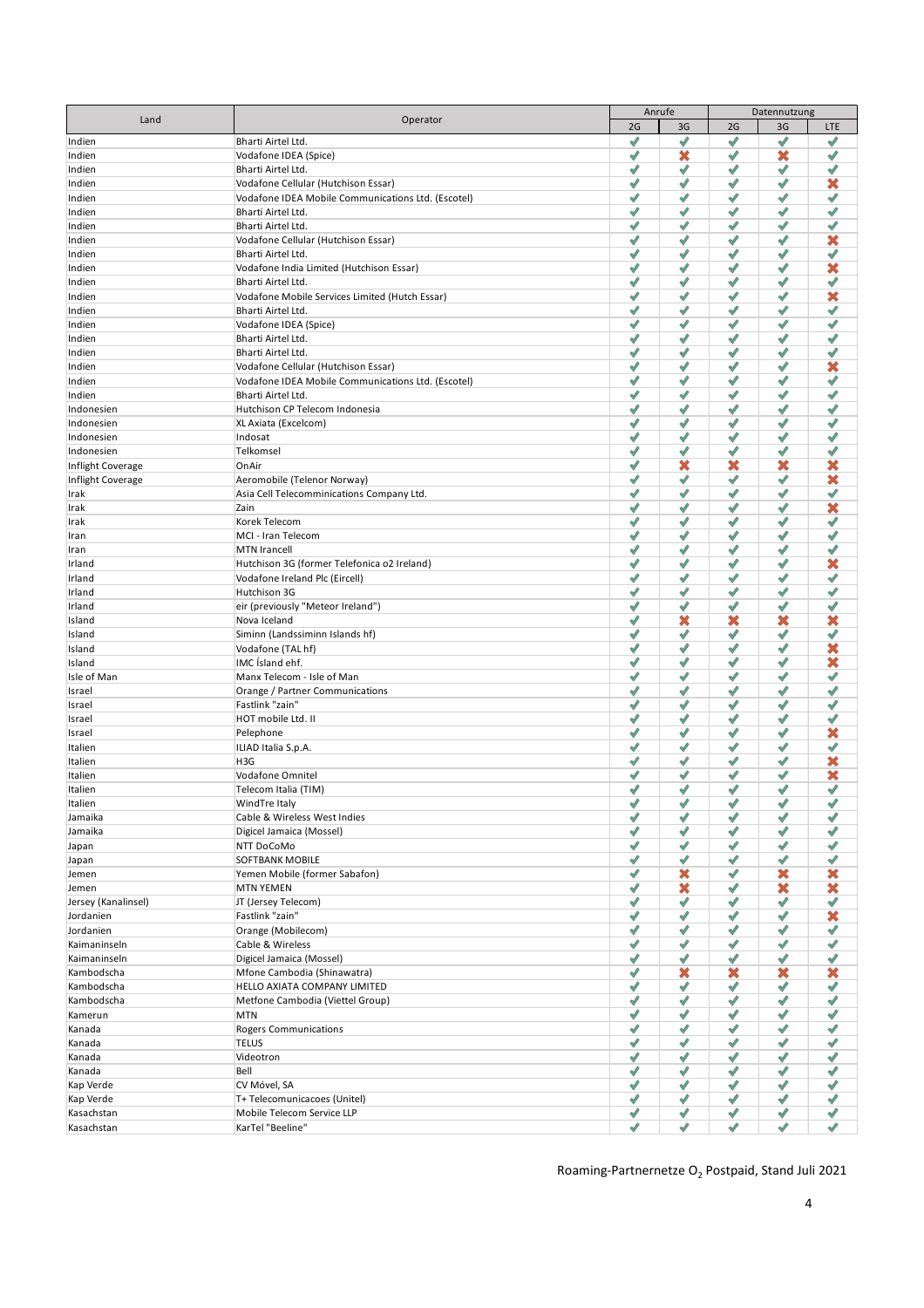| Land                    | Operator                                                  |        | Anrufe                        | Datennutzung         |              |                          |  |
|-------------------------|-----------------------------------------------------------|--------|-------------------------------|----------------------|--------------|--------------------------|--|
|                         |                                                           | 2G     | 3G                            | 2G                   | 3G           | LTE                      |  |
| Kasachstan              | K'Cell (GSM Kazakhstan)                                   | √      | ℐ                             | ℐ                    | √            | $\mathscr{I}$            |  |
| Katar                   | Vodafone Qatar                                            | √      | $\mathcal{P}$                 | √                    | √            | ℐ                        |  |
| Katar                   | Ooredo Qatar<br>Airtel (ex Zain)                          | ℐ<br>√ | $\mathscr N$<br>$\mathscr{I}$ | ℐ<br>√               | ℐ<br>√       | √<br>√                   |  |
| Kenia<br>Kenia          | Safaricom                                                 | ℐ      | $\overline{\mathscr{A}}$      | ℐ                    | √            | √                        |  |
| Kenia                   | Telkom Kenya (ex Fastlink)                                | √      | $\mathscr{A}$                 | ✔                    | ✔            | $\overline{\mathscr{S}}$ |  |
| Kirgisistan             | Sky Mobile (BiTel)                                        | √      | ✔                             | √                    | √            | ℐ                        |  |
| Kirgisistan             | Alfa Telecom CJSC                                         | √      | ✔                             | $\checkmark$         | √            | ℐ                        |  |
| Kirgisistan             | Nurtelecom LLC                                            | √      | $\mathscr{S}$                 | ℐ                    | √            | $\checkmark$             |  |
| Kolumbien               | Comcel S.A. (via Telcel Mexico)                           | √      | $\mathscr{I}$                 | $\hat{\mathcal{N}}$  | √            | $\checkmark$             |  |
| Kolumbien               | Colombia Movil "Tigo"                                     | √      | $\overline{\mathscr{L}}$      | ×                    | √            | ×                        |  |
| Kolumbien               | Telefonica Moviles / MOVISTAR                             | √      | $\checkmark$                  | $\checkmark$         | √            | $\checkmark$             |  |
| Kongo                   | Airtel                                                    | √      | $\mathscr{I}$                 | √                    | $\checkmark$ | ℐ                        |  |
| Kongo (Dem. Rep.)       | Africell RDC SA.                                          | √      | ✔                             | ✔                    | √            | ×                        |  |
| Kongo (Dem. Rep.)       | Airtel (Celtel "Zain")                                    | √      | √                             | √                    | √            | ℐ                        |  |
| Kongo (Dem. Rep.)       | Vodacom Congo RDC SPRL                                    | √      | $\checkmark$<br>$\mathscr{I}$ | $\checkmark$         | ✔            | ×<br>ℐ                   |  |
| Kosovo                  | <b>IPKO Kosovo</b><br>Monaco Telecom (via Vala Telecom)   | ℐ<br>√ | $\mathscr{I}$                 | √<br>ℐ               | √<br>√       | ℐ                        |  |
| Kosovo<br>Kroatien      | Croatian Telecom (T-Mobile)                               | √      | $\mathscr{I}$                 | √                    | √            | ℐ                        |  |
| Kroatien                | Telemach Croatia Ltd. (ex Tele2 Croatia)                  | √      | $\mathscr{I}$                 | ℐ                    | √            | ℐ                        |  |
| Kroatien                | <b>VIP-NET GSM</b>                                        | √      | ℐ                             | ℐ                    | √            | ℐ                        |  |
| Kuba                    | Cubacel (C_Com)                                           | √      | ✔                             | ✔                    | ✔            | ✔                        |  |
| Kuwait                  | STC (ex VIVA) Kuwait                                      | √      | ✔                             | ℐ                    | √            | ×                        |  |
| Kuwait                  | MTC - Vodafone "zain"                                     | √      | √                             | √                    | √            | √                        |  |
| Kuwait                  | Wataniya Telecom                                          | √      | √                             | √                    | √            | ℐ                        |  |
| La Réunion (Mayotte)    | Orange Réunion (FTM la Réunion)                           | √      | √                             | $\mathscr{S}$        | √            | ℐ                        |  |
| Laos                    | Vimpelcom (Millicom)                                      | ℐ      | √                             | √                    | √            | ×                        |  |
| Lesotho                 | Econet Ezi-Cel                                            | √      | ×                             | ×                    | ×            | ×                        |  |
| Lettland                | Tele2 Latvia (Baltcom GSM)                                | √      | $\checkmark$                  | ℐ                    | $\checkmark$ | ℐ                        |  |
| Lettland                | <b>Bite Latvia</b>                                        | √      | √                             | ℐ                    | √            | ℐ                        |  |
| Lettland                | LMT (part of Telia Sonera group)                          | √      | √                             | ℐ                    | √            | ℐ                        |  |
| Libanon                 | MIC1 (FTML) "alfa"                                        | √      | ✔                             | ✔                    | ✔            | ✔                        |  |
| Libanon                 | Touch Lebanon (MIC2)                                      | √      | ×                             | $\blacktriangledown$ | ×            | ×                        |  |
| Liberia                 | Orange (ex Cellcom)                                       | √      | √                             | ✔                    | ✔            | ×<br>×                   |  |
| Libyen<br>Liechtenstein | Al Madar<br>Telecom Liechtenstein (ex Mobilkom Austria)   | ✔<br>√ | ×<br>$\overline{\mathscr{L}}$ | ×<br>√               | ×<br>ℐ       | ℐ                        |  |
| Liechtenstein           | Salt (Orange)                                             | √      | $\overline{\mathscr{S}}$      | $\mathscr{S}$        | ℐ            | ℐ                        |  |
| Litauen                 | Tele2                                                     | ℐ      | ✔                             | $\mathcal{P}$        | √            | √                        |  |
| Litauen                 | <b>UAB Bite GSM</b>                                       | √      | $\overline{\mathscr{L}}$      | √                    | ℐ            | ℐ                        |  |
| Litauen                 | Omnitel (part of Telia Sonera)                            | √      | ✔                             | ℐ                    | ✔            | ✔                        |  |
| Luxemburg               | POST Luxembourg                                           | √      | $\hat{\mathcal{A}}$           | ℐ                    | √            | ℐ                        |  |
| Luxemburg               | Proximus Luxembourg (ex TANGO/Tele2)                      | √      | √                             | ✔                    | ✔            | ✔                        |  |
| Luxemburg               | Orange Communications Luxembourg S.A. (Orange s.a.)       | √      | $\mathscr{I}$                 | √                    | √            | ℐ                        |  |
| Macau                   | <b>CTM</b>                                                | √      | $\mathscr{I}$                 | √                    | √            | ℐ                        |  |
| Macau                   | Hutchison Telecom (via Hong Kong)                         | √      | $\mathscr{I}$                 | √                    | √            | ℐ                        |  |
| Madagaskar              | Airtel (Celtel)                                           | √      | √                             | √                    | √            | $\checkmark$             |  |
| Madagaskar              | Telecom Malagasy (ex Telma Mobile)                        | √      | ℐ                             | ✔                    | √            | ℐ                        |  |
| Malawi                  | Telekom Net. Malawi                                       | √      | ×                             | ×                    | ×            | ×                        |  |
| Malawi                  | Airtel (former Celtel "Zain")                             | √      | √                             | √                    | √            | ✔                        |  |
| Malaysia                | Malaysian Mobile Services (Maxis)                         | ✔      | $\mathscr N$                  | √                    | ℐ            | ℐ                        |  |
| Malaysia<br>Malaysia    | Celcom Axiata Berhad (MY CELCOM)<br>Mi3G Network Sdn Bhd  | √<br>ℐ | √<br>√                        | √<br>√               | √<br>ℐ       | √<br>√                   |  |
| Malaysia                | Digi Telecom                                              | √      | $\mathscr N$                  | √                    | √            | √                        |  |
| Malediven               | Dhiraagu (DhiMobile)                                      | √      | ×                             | √                    | ×            | √                        |  |
| Malediven               | Malitel SA                                                | √      | $\mathscr N$                  | √                    | √            | ×                        |  |
| Malediven               | Orange Mali                                               | √      | √                             | √                    | ℐ            | √                        |  |
| Malta                   | MobIsle Communications Ltd "go mobile"                    | √      | $\mathscr N$                  | √                    | ℐ            | √                        |  |
| Malta                   | Epic Maritime Service (ex Vodafone Malta Ltd. - Atlantis) | √      | $\checkmark$                  | √                    | √            | ×                        |  |
| Malta                   | Melita Mobile Ltd Malta                                   | √      | √                             | ✔                    | ✔            | ✔                        |  |
| Malta                   | Epic (ex Vodafone Malta)                                  | √      | √                             | ✔                    | ✔            | ✔                        |  |
| Marokko                 | Maroc Telecom / IAM                                       | √      | $\checkmark$                  | √                    | √            | ℐ                        |  |
| Marokko                 | WANA                                                      | ✔      | √                             | √                    | √            | √                        |  |
| Marokko                 | Médi Telecom                                              | √      | √                             | √                    | √            | √                        |  |
| Mauretanien             | Chinguitel S.A.                                           | ✔      | √                             | √                    | √            | ×                        |  |
| Mauretanien             | <b>Mauritel Mobiles</b>                                   | √      | $\mathscr N$                  | √                    | $\checkmark$ | ×                        |  |
| Mauretanien             | MATTEL                                                    | √      | ×                             | ×                    | ×            | ×                        |  |
| Mauritius               | Telecom "Orange"                                          | √      | √                             | ✔                    | ✔            | ✔                        |  |
| Mauritius               | Emtel<br><b>MTML</b>                                      | √      | √                             | ✔                    | √            | ✔                        |  |
| Mauritius<br>Mexiko     | AT&T Mexico (ex Lusacell)                                 | ✔<br>✔ | $\checkmark$<br>$\mathscr N$  | √<br>√               | √<br>✔       | √<br>$\mathscr N$        |  |
| Mexiko                  | Pegaso (Telefonica Moviles) "MOVISTAR"                    | ✔      | $\mathscr N$                  | √                    | √            | ✔                        |  |
| Mexiko                  | Telcel / Radiomovil                                       | ℐ      | $\checkmark$                  | √                    | ✔            | √                        |  |
| Moldawien               | MOLDCELL                                                  | √      | ✔                             | √                    | √            | ✔                        |  |
|                         |                                                           |        |                               |                      |              |                          |  |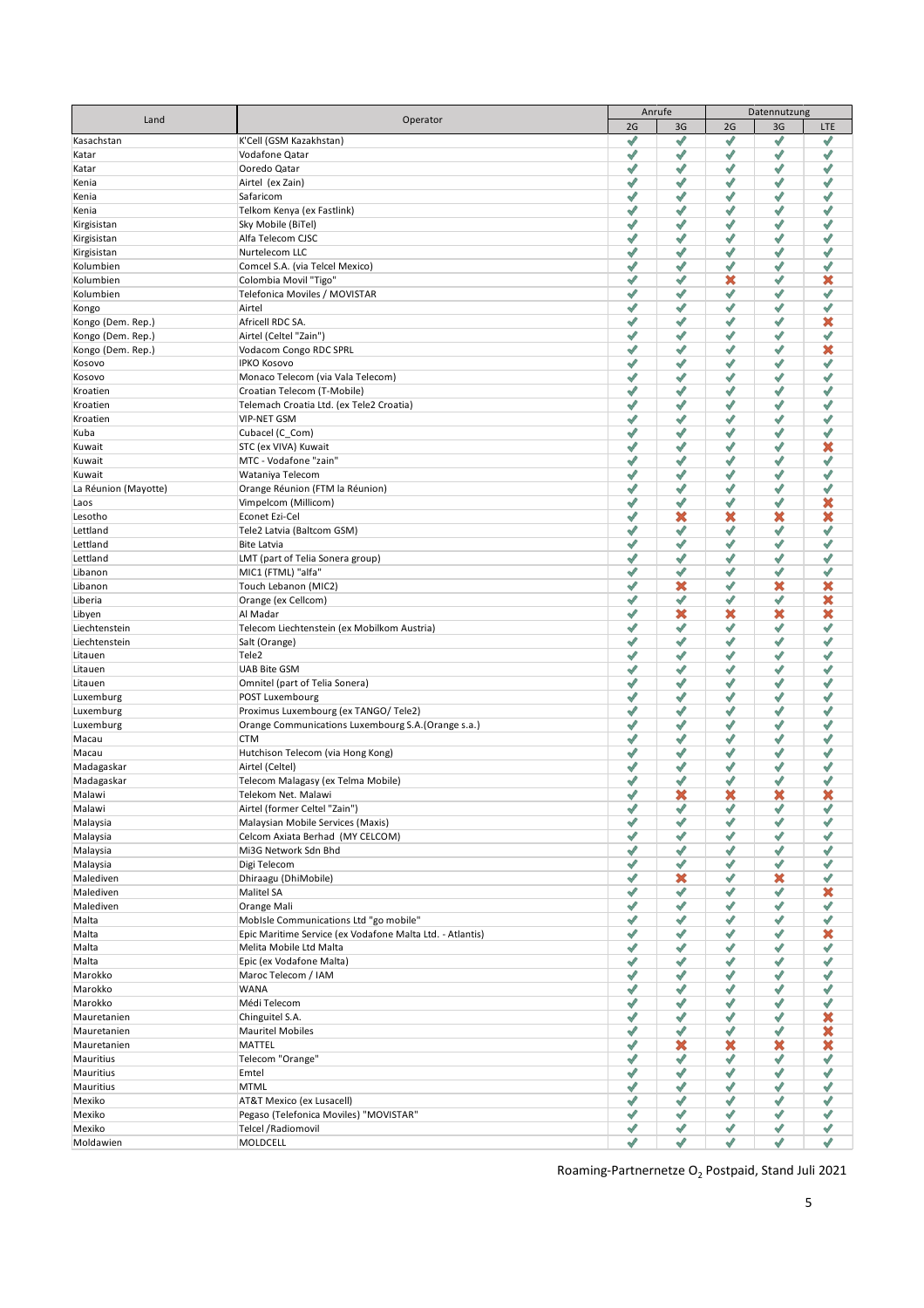| Land             | Operator                                                                  |    | Anrufe                   | Datennutzung         |              |                       |  |
|------------------|---------------------------------------------------------------------------|----|--------------------------|----------------------|--------------|-----------------------|--|
|                  |                                                                           | 2G | 3G                       | 2G                   | 3G           | LTE                   |  |
| Moldawien        | Orange (Voxtel)                                                           | √  | √                        | ✔                    | ℐ            | ✔                     |  |
| Monaco           | Monaco Telecom                                                            | √  | $\checkmark$             | √                    | √            | √                     |  |
| Mongolei         | MobiCom                                                                   | √  | ×                        | ×                    | ×            | ×                     |  |
| Mongolei         | Unitel                                                                    | √  | $\checkmark$             | $\checkmark$         | √            | $\checkmark$          |  |
| Montenegro       | <b>MTEL Montenegro</b>                                                    | √  | $\mathscr{I}$            | √                    | √            | ℐ                     |  |
| Montenegro       | Telenor (former Promonte)                                                 | √  | $\hat{\mathcal{A}}$      | √                    | √            | ℐ                     |  |
| Montenegro       | Crnogorski Telekom (T-Mobile)                                             | ℐ  | ✔                        | √                    | √            | ℐ                     |  |
| Montserrat       | Digicel (Jamaica) Ltd.                                                    | √  | ✔                        | ✔                    | ✔            | ℐ                     |  |
| Montserrat       | Cable and Wireless- Montserrat                                            | √  | $\mathscr{I}$            | √                    | √            | ×                     |  |
| Mosambik         | Mozambique Cellular                                                       | √  | ×                        | ×                    | ×            | ×                     |  |
| Mosambik         | <b>MOVITEL</b>                                                            | √  | $\mathscr{I}$            | √                    | √            | ×                     |  |
| Myanmar          | <b>OOREDOO</b>                                                            | √  | ℐ                        | ℐ                    | √            | √                     |  |
| Myanmar          | Myanmar Posts and Telecommunications                                      | √  | ℐ                        | √                    | √            | ℐ                     |  |
| Myanmar          | Telenor                                                                   | √  | ✔                        | ✔                    | ✔            | ✔                     |  |
| Namibia          | <b>MTC</b>                                                                | √  | ✔                        | ℐ                    | ✔            | ×                     |  |
| Namibia          | Telecom Namibia                                                           | √  | ✔                        | ✔                    | ✔            | ×                     |  |
| Nauru            | Digicel (PNG)                                                             | ℐ  | ×                        | ℐ                    | ×            | ×                     |  |
| Nepal            | <b>Ncell Private Limited</b>                                              | √  | √                        | √                    | $\checkmark$ | √                     |  |
| Nepal            | NTC Mobile                                                                | √  | ℐ                        | ℐ                    | √            | ×                     |  |
| Neuseeland       | Vodafone                                                                  | √  | √                        | ×                    | √            | ×                     |  |
| Neuseeland       | Two Degrees Mobile Ltd. (NZ Communications)                               | √  | √                        | √                    | √            | ℐ                     |  |
| Neuseeland       | NZ Telecoms                                                               | √  | √                        | ✔                    | ✔            | ✔                     |  |
| Nicaragua        | Claro (Enitel Movil)                                                      | √  | $\mathscr{S}$            | ✔                    | ✔            | ×                     |  |
| Nicaragua        | Telefonica Moviles / MOVISTAR                                             | √  | √                        | Ý                    | √            | √                     |  |
| Niederlande      | Vodafone (Libertel)                                                       | √  | √                        | $\mathscr{S}$        | √            | ℐ                     |  |
| Niederlande      | T-Mobile Netherlands                                                      | √  | √                        | $\mathscr{S}$        | √            | ℐ                     |  |
| Niederlande      | <b>KPN</b>                                                                | √  | $\sqrt{2}$               | $\blacktriangledown$ | √            | ℐ                     |  |
|                  |                                                                           | √  |                          | $\mathscr{A}$        | √            | √                     |  |
| Niger            | Etisalat                                                                  |    | √                        | $\mathscr N$         |              |                       |  |
| Niger            | Celtel (Airtel)                                                           | √  | ℐ                        |                      | ℐ            | ℐ                     |  |
| Niger            | Glo Mobile Limited                                                        | √  | √                        | $\mathcal{P}$        | √            | √                     |  |
| Niger            | <b>MTN</b>                                                                | √  | $\overline{\mathscr{L}}$ | √                    | ℐ            | √                     |  |
| Niger            | Airtel (Celtel)                                                           | √  | ✔                        | ℐ                    | ✔            | ℐ                     |  |
| Nord-Mazedonien  | A1 Makedonija DOOEL Skopje (ex One/Cosmofon)                              | √  | √                        | ℐ                    | √            | ×                     |  |
| Nord-Mazedonien  | T-Mobile (Mobimak)                                                        | √  | √                        | $\checkmark$         | ✔            | ℐ                     |  |
| Nord-Mazedonien  | A1 Makedonija DOOEL Skopje (ex VIP Operator)                              | √  | $\blacktriangledown$     | √                    | √            | ℐ                     |  |
| Norwegen         | TeliaSonera (former NetCom)                                               | √  | $\sqrt{2}$               | √                    | ℐ            | ℐ                     |  |
| Norwegen         | <b>Telenor Norway</b>                                                     | √  | $\mathscr{I}$            | √                    | √            | ℐ                     |  |
| Oman             | Oman Mobile                                                               | √  | $\overline{\mathscr{L}}$ | √                    | √            | $\checkmark$          |  |
| Oman             | Nawras                                                                    | √  | $\mathscr{I}$            | $\mathscr I$         | √            | $\boldsymbol{\times}$ |  |
| Österreich       | Hutchison Drei (Orange/One)                                               | √  | √                        | ✔                    | ✔            | ℐ                     |  |
| Österreich       | Hutchison 3G unilateral in since July 2013                                | √  | $\hat{\mathcal{A}}$      | ℐ                    | ℐ            | ×                     |  |
| Österreich       | T-Mobile Austria (MaxMobil)                                               | ℐ  | √                        | ✔                    | ✔            | ℐ                     |  |
| Österreich       | A1 Telekom (Mobilkom)                                                     | √  | $\mathscr{I}$            | √                    | √            | ℐ                     |  |
| Pakistan         | JAZZ (Mobilink + Warid)                                                   | √  | $\mathscr{I}$            | √                    | √            | ℐ                     |  |
| Pakistan         | CMPak Limited- Pakistan-ZONG                                              | √  | ×                        | ×                    | ×            | ×                     |  |
| Pakistan         | Telenor                                                                   | √  | ℐ                        | √                    | ℐ            | ℐ                     |  |
| Pakistan         | Etisalat (PTML Ufone)                                                     | √  | ℐ                        | √                    | √            | ×                     |  |
| Palästina        | Palestine Cellular (JAWWAL)                                               | √  | √                        | √                    | ℐ            | ×                     |  |
| Palästina        | Ooredoo (ex Wataniya Mobile)                                              | ✔  | $\mathscr N$             | √                    | ✔            | ×                     |  |
| Panama           | Claro Panama S.A.                                                         | √  | $\checkmark$             | √                    | √            | √                     |  |
| Panama           | Cable & Wireless                                                          | √  | ×                        | ×                    | ×            | ×                     |  |
| Panama           | Digicel Panama                                                            | ✔  | ×                        | ×                    | ×            | ×                     |  |
| Panama           | Grupo de Comunicaciones Digitales, S.A (ex Telefonica Moviles / MOVISTAR) | ✔  | $\mathscr N$             | √                    | √            | √                     |  |
| Papua-Neuguinea  | Digicel (PNG)                                                             | ℐ  | √                        | √                    | √            | ×                     |  |
| Paraguay         | Claro Paraguay                                                            | √  | √                        | √                    | √            | √                     |  |
| Paraguay         | Nucleo S.A                                                                | ✔  | √                        | √                    | √            | ×                     |  |
| Paraguay         | Tigo (Telecel)                                                            | √  | $\mathscr N$             | √                    | $\checkmark$ | √                     |  |
|                  | Hola Paraguay S.A. (Vox)                                                  | ℐ  | ×                        | ×                    | ×            | ×                     |  |
| Paraguay<br>Peru | Telefonica Moviles / MOVISTAR                                             | √  | √                        | ✔                    | ✔            | ✔                     |  |
|                  |                                                                           |    |                          |                      |              |                       |  |
| Peru             | América Móvil Perú (Claro)                                                | √  | √                        | ✔                    | ✔            | ✔                     |  |
| Philippinen      | Globe Telecom                                                             | ✔  | $\checkmark$             | √                    | √            | √                     |  |
| Philippinen      | <b>SMART Communications Inc.</b>                                          | ✔  | $\checkmark$             | √                    | √            | ×                     |  |
| Polen            | T-Mobile "ERA"                                                            | ✔  | $\mathscr N$             | √                    | √            | √                     |  |
| Polen            | PTK Centertel "Orange"                                                    | ✔  | $\checkmark$             | √                    | √            | $\mathscr N$          |  |
| Polen            | Plus GSM / Polkomtel S.A.                                                 | ✔  | $\mathscr N$             | √                    | √            | √                     |  |
| Polen            | P4                                                                        | √  | √                        | ✔                    | √            | ✔                     |  |
| Portugal         | NOS - Comunicações (former Optimus)                                       | √  | ✔                        | ✔                    | ✔            | ✔                     |  |
| Portugal         | <b>TMN</b>                                                                | √  | √                        | ✔                    | ✔            | ✔                     |  |
| Puerto Rico      | Claro Puerto Rico                                                         | ✔  | $\mathscr N$             | √                    | √            | $\sqrt{2}$            |  |
| Puerto Rico      | AT&T (Cingular Genesis)                                                   | ✔  | $\checkmark$             | √                    | $\checkmark$ | √                     |  |
| Rumänien         | RCS & RDS (DiGi)                                                          | ✔  | $\mathscr N$             | √                    | √            | √                     |  |
| Rumänien         | Telekom Romania Mobile Communications SA (former COSMOTE)                 | √  | $\checkmark$             | √                    | ℐ            | √                     |  |
| Rumänien         | Vodafone (Mobifon)                                                        | √  | ✔                        | √                    | $\checkmark$ | ✔                     |  |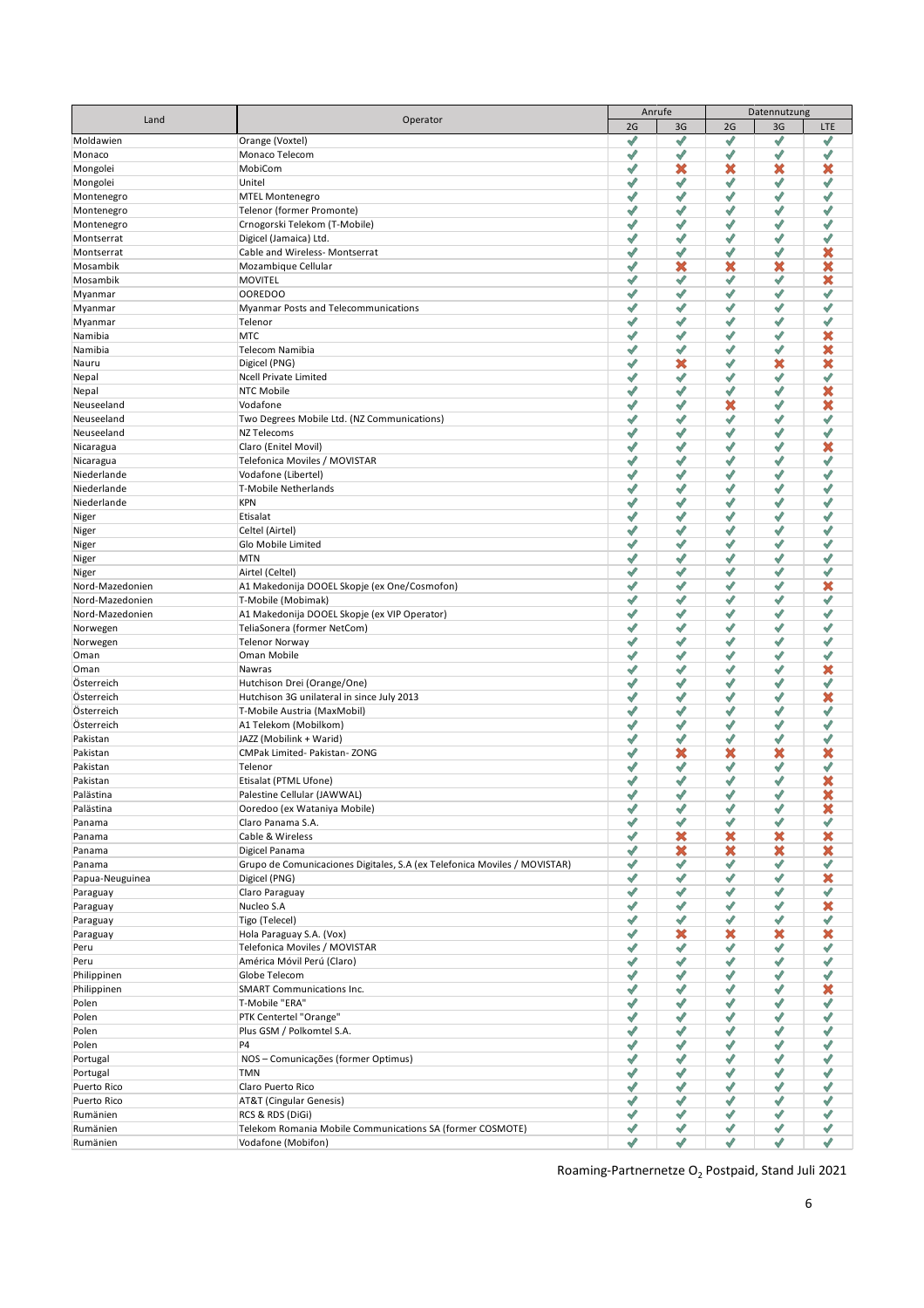| Land                              | Operator                                                               |        | Anrufe              | Datennutzung             |              |                 |  |
|-----------------------------------|------------------------------------------------------------------------|--------|---------------------|--------------------------|--------------|-----------------|--|
|                                   |                                                                        | 2G     | 3G                  | 2G                       | 3G           | LTE             |  |
| Rumänien                          | Orange (Mobil Rom)                                                     | √      | ℐ                   | √                        | √            | √               |  |
| Rußland                           | MTS Mobile TeleSystems Moscow                                          | ℐ      | √                   | √                        | √            | √               |  |
| Rußland                           | MegaFon (North-West GSM)                                               | ℐ      | ✔                   | ℐ                        | √            | √               |  |
| Rußland                           | Tele2                                                                  | ℐ      | $\hat{\mathcal{N}}$ | √                        | √            | √               |  |
| Rußland                           | Vimpelcom (BeeLine)                                                    | ℐ      | $\checkmark$        | ℐ                        | √            | $\checkmark$    |  |
| Rußland                           | NTC - New Telephone Company                                            | √      | ×                   | ×                        | ×            | ×               |  |
| Rwanda                            | Airtel                                                                 | √      | $\mathcal{P}$       | ℐ                        | √            | ×               |  |
| Rwanda                            | MTN Rwanda Cell                                                        | √      | ✔                   | $\checkmark$             | √            | ×               |  |
| Rwanda                            | Tigo Rwanda                                                            | √      | $\mathscr{A}$       | ℐ                        | √            | ×               |  |
| Saba                              | Setel N.V. (UTS)                                                       | √      | $\checkmark$        | $\hat{\mathcal{N}}$      | $\checkmark$ | $\checkmark$    |  |
| Saba                              | <b>TelCell NV</b>                                                      | √      | ×                   | ×                        | ×            | ×               |  |
| Sambia                            | <b>MTN</b>                                                             | √      | $\checkmark$        | $\checkmark$             | √            | ×               |  |
| Samoa                             | Digicel (Samoa) Limited                                                | √      | $\checkmark$<br>√   | ×                        | √            | ×<br>×          |  |
| San Marino                        | H3G                                                                    | √<br>√ | √                   | ✔<br>√                   | √<br>√       | ×               |  |
| San Marino                        | Vodafone Omnitel N.V. (Omnitel Pronto Italia)                          | √      | √                   | √                        | √            | ℐ               |  |
| San Marino<br>San Marino          | Telecom Italia Mobile (TIM)<br>WindTre Italy                           | ℐ      | $\mathscr{I}$       | √                        | √            | $\checkmark$    |  |
| Sao Tome and Principe             | Unitel STP S.a.r.l.                                                    | √      | $\checkmark$        | √                        | √            | ×               |  |
| Saudi Arabien                     | Saudi Arabia Telecom (STC Al-jawal)                                    | ℐ      | √                   | $\overline{\mathscr{A}}$ | √            | ℐ               |  |
| Saudi Arabien                     | Etihad Etisalat Company "mobily"                                       | √      | ℐ                   | √                        | √            | ℐ               |  |
| Saudi Arabien                     | Zain SA                                                                | √      | ℐ                   | √                        | √            | ℐ               |  |
| Schweden                          | Telenor Sverige AB (Vodafone)                                          | √      | ✔                   | ✔                        | ✔            | ✔               |  |
| Schweden                          | H3G                                                                    | √      | ✔                   | ℐ                        | ✔            | ✔               |  |
| Schweden                          | Tele2 (Comvig)                                                         | √      | √                   | √                        | √            | √               |  |
| Schweden                          | TeliaSonera Mobile Networks AB                                         | ℐ      | √                   | ℐ                        | √            | √               |  |
| Schweiz                           | Swisscom / Swiss GSM                                                   | √      | √                   | √                        | √            | √               |  |
| Schweiz                           | Sunrise (former diAx)                                                  | ℐ      | √                   | ℐ                        | √            | √               |  |
| Schweiz                           | Salt (Orange)                                                          | ✔      | √                   | √                        | √            | √               |  |
|                                   |                                                                        | √      | ℐ                   | √                        | √            | ℐ               |  |
| Schweiz                           | Telecom FL Liechtenstein (via Swisscom)<br>Sonatel "Orange"            | √      | √                   | $\mathcal{P}$            | √            | ×               |  |
| Senegal                           |                                                                        | √      | √                   | √                        |              | ℐ               |  |
| Senegal                           | Free_SAGA Africa Holding Ltd. (ex Sentel /Tigo)<br><b>VIP Operator</b> | √      | ✔                   | ✔                        | √<br>✔       | ✔               |  |
| Serbien<br>Serbien                | Telenor (MOBTEL)                                                       | √      | $\mathscr{S}$       | ℐ                        | ✔            | ✔               |  |
| Seychellen                        | Airtel (Telekom) Seychelles                                            | ℐ      | ✔                   | ✔                        | ✔            | ✔               |  |
| Seychellen                        | Cable & Wireless (Seychelles) Ltd                                      | ✔      | √                   | √                        | √            | ×               |  |
|                                   | Africell Lintel SL Ltd                                                 | √      | √                   | $\mathscr{A}$            | $\checkmark$ | $\checkmark$    |  |
| Sierra Leone<br>Sierra Leone      | Airtel Sierra Leone                                                    | √      | ×                   | √                        | ×            | ×               |  |
| Simbabwe                          | <b>Econet Wireless</b>                                                 | ℐ      | ×                   | ×                        | ×            | ×               |  |
| Simbabwe                          | Telecel Zimbabwe                                                       | √      | $\mathcal{P}$       | $\mathcal{P}$            | √            | √               |  |
|                                   | M1                                                                     | √      | ×                   | ×                        | ×            | ×               |  |
| Singapur<br>Singapur              | StarHub                                                                | √      | ✔                   | ℐ                        | √            | ℐ               |  |
| Singapur                          | SingTel                                                                | ℐ      | $\mathscr{A}$       | ✔                        | ℐ            | ℐ               |  |
| <b>Sint Eustatius</b>             | Setel N.V. (UTS)                                                       | √      | $\checkmark$        | √                        | $\checkmark$ | $\checkmark$    |  |
| <b>Sint Eustatius</b>             | <b>TelCell NV</b>                                                      | √      | ×                   | ×                        | ×            | ×               |  |
| Sint Maarten                      | Setel N.V. (UTS)                                                       | √      | $\checkmark$        | √                        | $\checkmark$ | √               |  |
| Sint Maarten                      | <b>TelCell NV</b>                                                      | √      | ×                   | ×                        | ×            | ×               |  |
| Slowakei                          | Slovak Telekom (former T-Mobile)                                       | √      | √                   | $\mathcal{P}$            | $\checkmark$ | ℐ               |  |
| Slowakei                          | Orange Slovensko a.s. (Globtel)                                        | √      | ℐ                   | ℐ                        | ℐ            | ℐ               |  |
| Slowakei                          | Telefonica                                                             | ✔      | √                   | √                        | ✔            | $\blacklozenge$ |  |
| Slowenien                         | Telekom Slovenije (Mobitel)                                            | √      | $\mathscr{I}$       | √                        | ℐ            | √               |  |
| Slowenien                         | A1 Slovenije, d.d./SI Mobil (Mobilkom-Vodafone)                        | √      | √                   | √                        | √            | √               |  |
| Slowenien                         | Tušmobil                                                               | √      | √                   | √                        | √            | ℐ               |  |
| Spanien (inkl. Kanarische Inseln) | France Telecom España "Orange" (Amena)                                 | √      | $\mathscr N$        | √                        | √            | ℐ               |  |
| Spanien (inkl. Kanarische Inseln) | Telefonica Moviles / MOVISTAR                                          | √      | √                   | √                        | √            | √               |  |
| Spanien (inkl. Kanarische Inseln) | Xfera Móviles (Yoigo)                                                  | √      | √                   | √                        | √            | ×               |  |
| Sri Lanka                         | Mobitel                                                                | √      | √                   | √                        | √            | √               |  |
| Sri Lanka                         | Etisalat (Tigo)                                                        | √      | √                   | √                        | √            | ×               |  |
| Sri Lanka                         | Dialog Axiata (Dialog Telekom)                                         | √      | √                   | √                        | √            | √               |  |
| Sri Lanka                         | Hutchison 3G                                                           | √      | √                   | ✔                        | ✔            | ✔               |  |
| St. Kitts & Nevis                 | Digicel Caribbean (Mossel)                                             | √      | ×                   | ✔                        | ×            | ✔               |  |
| St. Kitts & Nevis                 | C&W St. Kitts II                                                       | √      | $\mathscr N$        | √                        | √            | √               |  |
| St. Lucia                         | Digicel Jamaica (Mossel)                                               | ℐ      | ×                   | √                        | ×            | √               |  |
| St. Lucia                         | C&W St. Lucia II                                                       | √      | $\mathscr N$        | √                        | $\checkmark$ | √               |  |
| St. Vincent und die Grenadinen    | Digicel Caribbean (Mossel)                                             | ℐ      | ×                   | √                        | ×            | √               |  |
| St. Vincent und die Grenadinen    | C&W St. Vincent II                                                     | √      | √                   | √                        | √            | √               |  |
| Südafrika                         | Cell C                                                                 | ℐ      | √                   | ✔                        | √            | ✔               |  |
| Südafrika                         | Mobile Telephone Networks (MTN)                                        | √      | √                   | ✔                        | ✔            | √               |  |
| Südafrika                         | Vodacom (PTY) Ltd                                                      | ℐ      | ×                   | ✔                        | ×            | ×               |  |
| Sudan                             | <b>MTN Sudan</b>                                                       | ✔      | $\checkmark$        | √                        | √            | ×               |  |
| Sudan                             | Zain (Mobitel)                                                         | ℐ      | $\checkmark$        | ℐ                        | ✔            | √               |  |
| Südkorea                          | <b>KT Freetel</b>                                                      | ✔      | $\mathscr{A}$       | √                        | √            | $\mathscr{S}$   |  |
| Südkorea                          | SK Telecom                                                             | ℐ      | ✔                   | √                        | ✔            | $\checkmark$    |  |
| Surinam                           | Telesur                                                                | √      | ✔                   | √                        | √            | ×               |  |